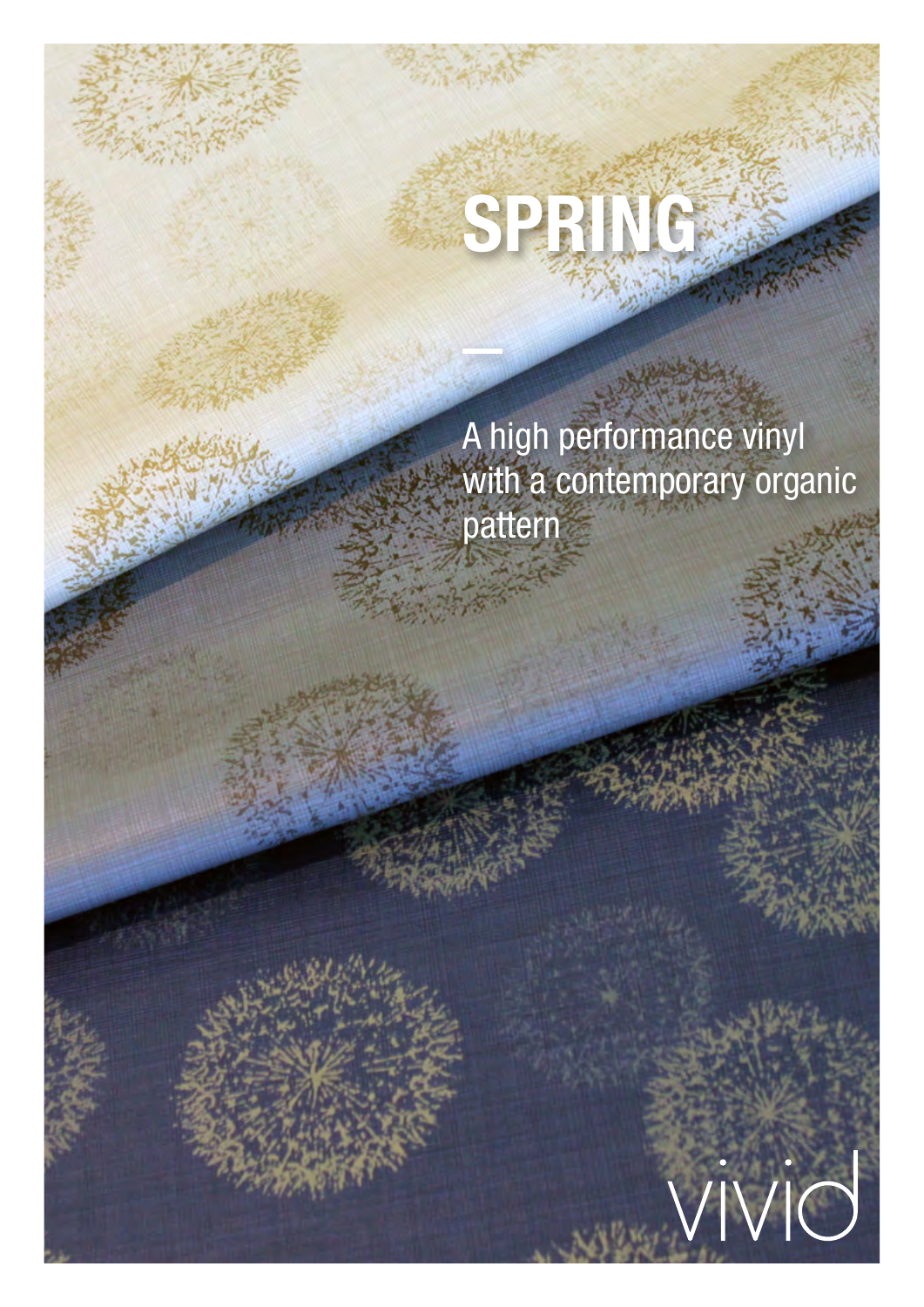# SPRING









SPRING Loaded

Product may vary in colour due to the nature of the media Patterns shown are not to scale Please refer to website for current colour range



SPRING Air SPRING Forward SPRING Forward SPRING Bloom





SPRING Season SPRING Countdown SPRING Countdown SPRING Equinox





SPRING Day SPRING Project SPRING Project SPRING Into Action